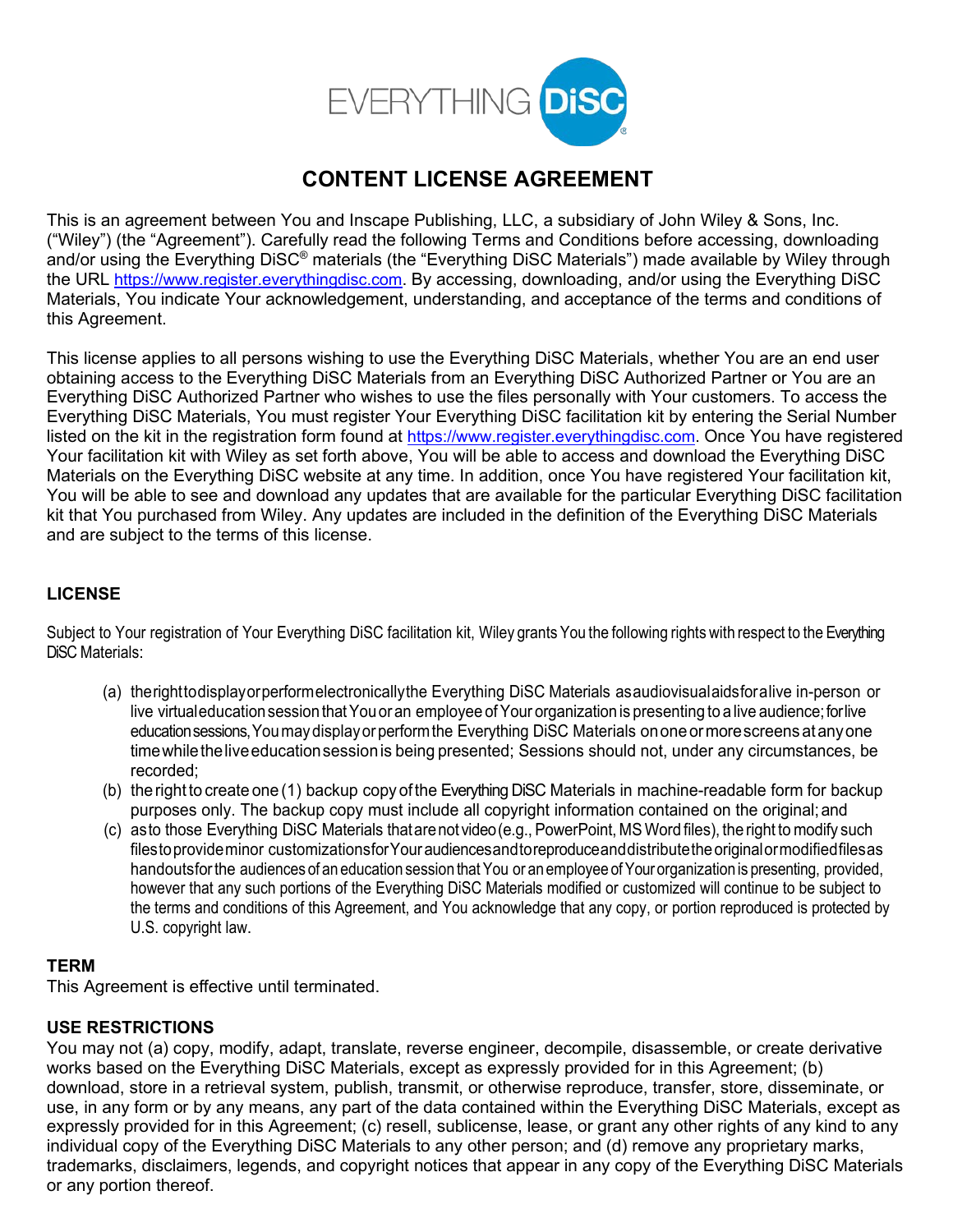#### **PROPRIETARY RIGHTS**

You acknowledge and agree that the Everything DiSC Materials, including but not limited to any and all updates, versions, modifications, enhancements, improvements, and copies thereof, and all information and intellectual property contained therein including but not limited to copyright, trademark, and patent rights, is the sole and exclusive property of Wiley and/or its licensors, and the Everything DiSC Materials are licensed to You only for the term of this Agreement and strictly under the terms hereof. Wiley and/or its licensors own or have obtained all right, title, and interest in and to the content in the Everything DiSC Materials, and the Everything DiSC Materials contains copyrighted and confidential information that is the property of, or licensed by Wiley. You shall only use Wiley's trademarks, logos, and trade names as they are contained within the Everything DiSC Materials. The use of any Wiley trademarks, logos, and trade names as herein authorized does not give You any rights of ownership in that trademark, logo, and trade name and all use of any trademark shall inure to the sole benefit of Wiley. You may not change any trademark or trade name designation for the Everything DiSC Materials. Except for the limited rights given to You herein, all rights are reserved by Wiley and/or its licensors.

## **TERMINATION**

The license granted herein terminates upon termination or expiration of the Everything DiSC Wholesale Purchase Agreement between You and Wiley or upon five (5) days written notice in the event Wiley determines, in its sole discretion, that You have violated a term of this Agreement, and Wiley may exercise any rights it may have. You may terminate this Agreement at any time by discontinuing to access, download, and/or use the Everything DiSC Materials. Upon termination of this Agreement, Wiley requires that You cease any access to and use of the Everything DiSC Materials and destroy any copies of the Everything DiSC Materials that You have in Your possession, certifying so in writing to Wiley. If You breach this Agreement, Wiley shall have the right to terminate this Agreement immediately, without prior notice. Breaches of this Agreement include but are not limited to the unauthorized sale, use or distribution of the Everything DiSC Materials or any derivative work, or any portion or enhancement of the Everything DiSC Materials or any derivative work, to any third party, except as expressly set forth in this Agreement. You shall be responsible for any damages caused to Wiley which may result from Your breach of this Agreement, including Wiley's costs and damages occasioned by act or omission on Your part, and its damages in enforcement of this Agreement. The remedies specified herein are cumulative, and are in addition to any other remedies which Wiley may have at law.

#### **WARRANTIES, INDEMNITY, AND LIMITATION OF LIABILITY**

THE EVERYTHING DISC MATERIALS IS PROVIDED "AS IS".WILEY HEREBY DISCLAIMS ALL WARRANTIES, WHETHER EXPRESS, IMPLIED, STATUTORY OR OTHER (INCLUDING ALL WARRANTIES ARISING FROM COURSE OF DEALING, USAGE OR TRADE PRACTICE), AND SPECIFICALLY DISCLAIMS ALL IMPLIED WARRANTIES OF MERCHANTABILITY, FITNESS FOR A PARTICULAR PURPOSE, TITLE AND NON-INFRINGEMENT. WITHOUT LIMITING THE FOREGOING, WILEY MAKES NO WARRANTY OF ANY KIND THAT THE EVERYTHING DISC MATERIALS, OR ANY OTHER WILEY OR THIRD-PARTY GOODS, SERVICES, TECHNOLOGIES OR MATERIALS, OR ANY PRODUCTS OR RESULTS OF THE USE OF ANY OF THEM, WILL MEET YOUR OR OTHER PERSONS' REQUIREMENTS, OPERATE WITHOUT INTERRUPTION OR ERROR FREE, ACHIEVE ANY INTENDED RESULT, BE COMPATIBLE OR WORK WITH ANY OTHER GOODS, SERVICES, TECHNOLOGIES OR MATERIALS (INCLUDING ANY SOFTWARE, HARDWARE, SYSTEM OR NETWORK).

IN NO EVENT SHALL WILEY, OR ANYONE ELSE WHO HAS BEEN INVOLVED IN THE CREATION, PRODUCTION OR DELIVERY OF THE EVERYTHING DISC MATERIALS BE LIABLE FOR ANY LOSS OR INACCURACY OF DATA OF ANY KIND OR FOR LOST PROFITS, LOST SAVINGS, OR ANY DIRECT, INDIRECT, SPECIAL, CONSEQUENTIAL OR INCIDENTAL DAMAGES ARISING OUT OF OR RELATED IN ANY WAY TO THE USE OR INABILITY TO USE THE EVERYTHING DISC MATERIALS, EVEN IF WILEY HAS BEEN ADVISED OF THE POSSIBILITY OF SUCH DAMAGES. THIS LIMITATION OF LIABILITY SHALL APPLY TO ANY CLAIM OR CAUSE WHATSOEVER WHETHER SUCH CLAIM OR CAUSE IS IN CONTRACT, TORT OR OTHERWISE.

You agree to indemnify and hold Wiley and all of its officers, directors, employees and agents, as well all those individuals or organizations providing information for the Everything DiSC Materials, harmless from any and all